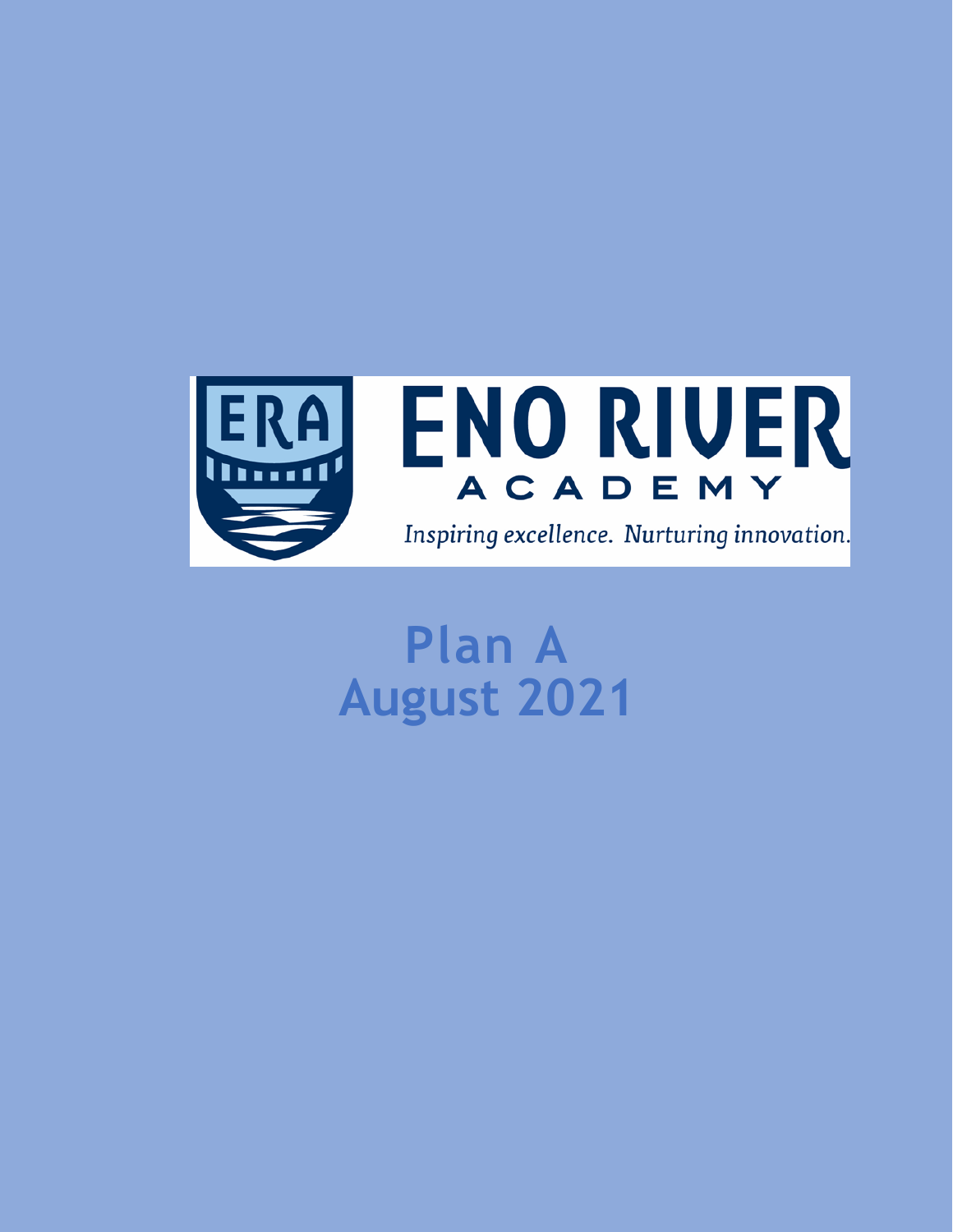### Guiding Principles in the Development of Plans A

Protecting the health, safety, and well-being of every member of our community is our highest priority. Eno River Academy consulted with faculty, parents and other schools to seek solutions to challenges presented by the pandemic and to plan for a rich, safe, and continuous learning experience for the coming school year. Eno River Academy's Leadership Team is grateful for the input of our faculty/staff committees. Our planning has been informed by results from our parent/guardian surveys, and we are grateful to our Eno River Academy community for your feedback and support. In developing our plan, Eno River Academy is committed to these key guiding principles:

- Prioritizing the health and safety of our students, employees, and families;
- Ensuring the delivery of a robust, comprehensive, and mission-consistent educational program;
- Aligning with local, state, and national health authorities;
- Responding and adapting to a rapidly evolving environment;
- Promoting equity and underscoring the dignity of every person in all our efforts; and
- Demonstrating fiscal resilience and responsibility

### Guiding Organizations

Eno River Academy will continue to follow the governor's executive orders for the state of North Carolina, as well as the clinical guidance statement of the American Academy of Pediatrics, the Centers for Disease Control and Prevention's guidelines for the reopening of schools, and public health guidance issued by the North Carolina Department of Health and Human Services. If the governor calls for Plan C, Eno River Academy must follow that guidance as directed.

- American Academy of Pediatrics
- Centers for Disease Control and Prevention
- North Carolina State Executive **Orders**
- North Carolina Department of Health and Human Services

• Orange County Public Health Department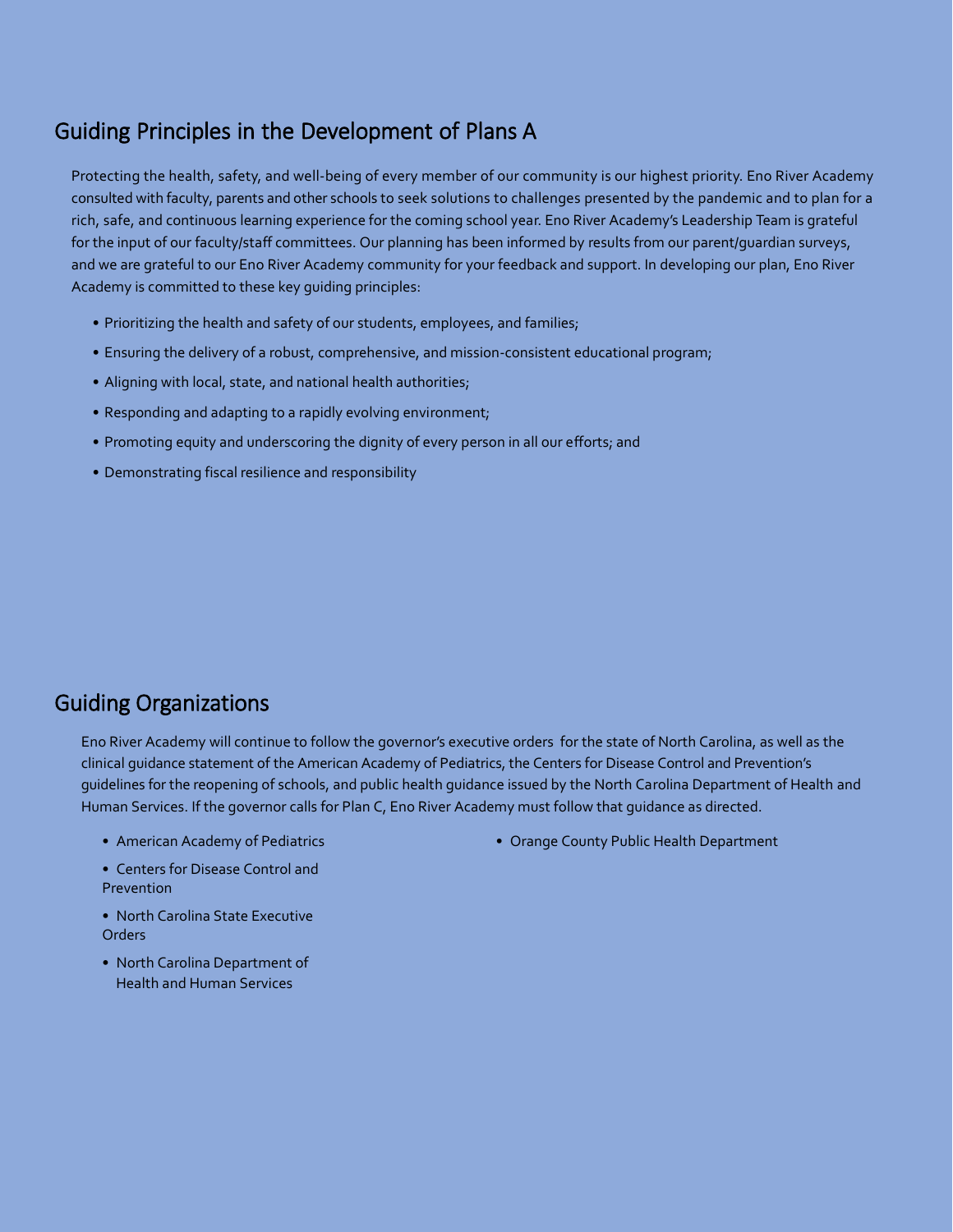### **ENO RIVER ACADEMY COMMUNITY COMMITMENT**

The novel coronavirus, COVID-19, has been declared a worldwide pandemic by the World Health Organization. COVID-19 is an extremely contagious communicable illness and is believed to spread mainly from person-to-person interactions. As such, responsibilities for public health are shared by all.

Eno River Academy Community Commitment, including an Acknowledgment of Responsibilities and an Assumption of Risk, is a direct extension of our core values. The goal of the Commitment is to create an environment to maximize comfort working and learning in person during a pandemic. Personal responsibility and care for all is crucial to establishing the trust necessary to come together.

#### **ACKNOWLEDGMENT OF RESPONSIBILITIES**

By signing the Eno River Academy Community Commitment, you acknowledge and agree that in order to remain enrolled at Eno River Academy, Eno River Academy expects families and students to abide by all expectations put forth by Eno River Academy in its efforts to limit the spread of COVID-19, including not only the current expectations set forth below, but also additional expectations that may be established by Eno River Academy in the future as circumstances change.

1. Agree not to bring your child to campus if they are feeling ill, have been in contact with anybody who is ill with COVID-19 or under self-quarantine, or exhibiting any of the symptoms described in the Return to School Policies document. If your child comes to school with any symptoms, you will be contacted and must pick up your student within 30 minutes of the call.

- 2. Consider self-identifying to Eno River Academy if your child (or household contact like a caregiver, parent/ guardian or grandparent) has a health condition that could put your child at higher risk from COVID-19, including by way of example the conditions listed below, so that we can discuss how best to keep your child as safe as possible:
	- Moderate to severe asthma,
	- Compromised immune system,
	- Severe obesity (body mass index of over 40),
	- Other underlying medical conditions such as diabetes.
- 3. Follow safety procedures and hygiene protocols as required, including the mandate that every student, teacher, staff and family member must wear a face mask when on campus and not eating or drinking.
- 4. Follow campus access expectations, including:
	- Abiding by all communicated and posted movement and gathering limits,
	- Entering and exiting buildings only through designated points,
	- Limiting your on-campus presence to what is absolutely necessary for educational and business purposes.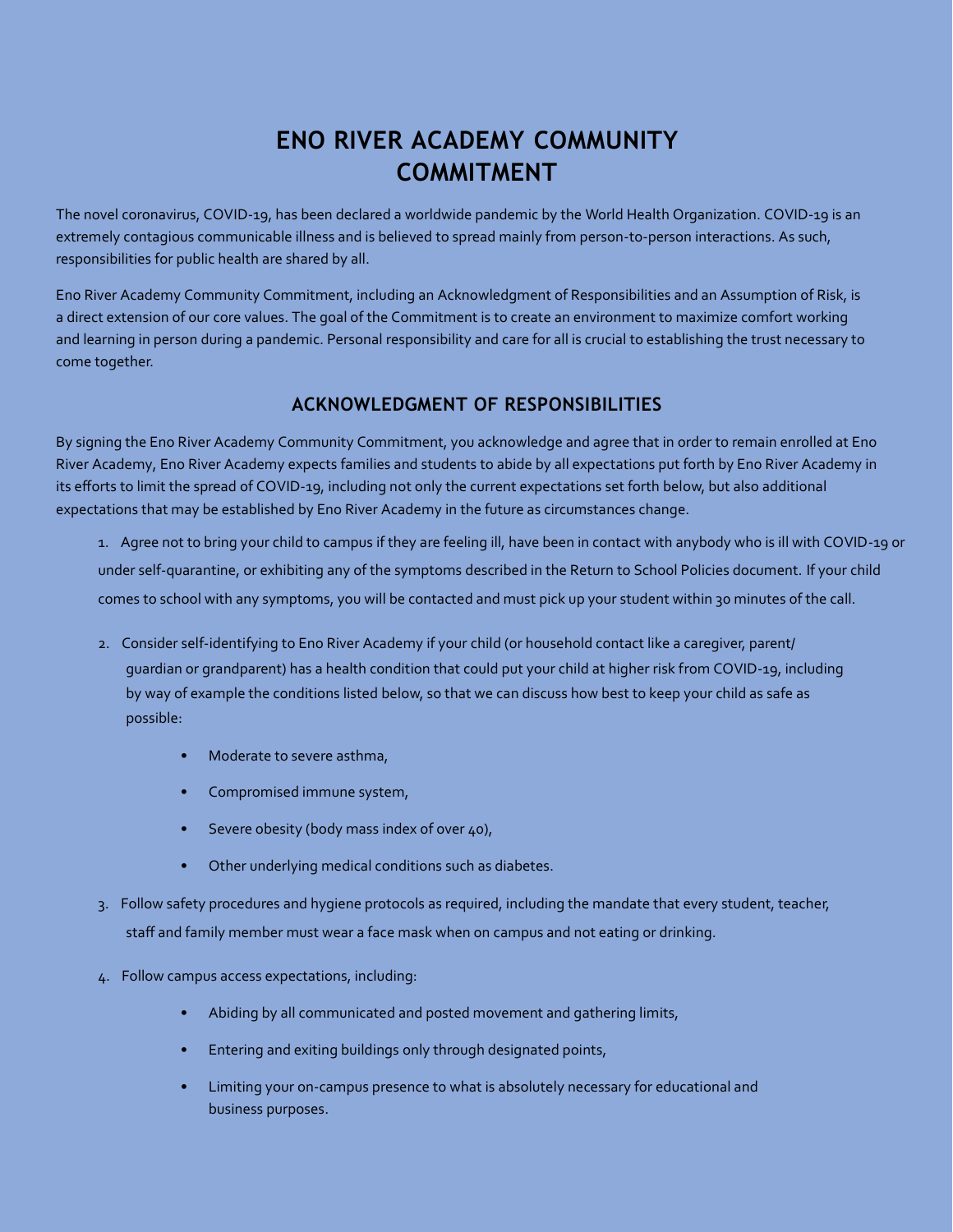- 5. Agree that your child may be subject to a screening to enter school and will be sent home should they test above 99.0 degrees Fahrenheit, triggering COVID-19 health protocols.
- 6. Inform the school staff should you or anyone in your household receive a positive test for COVID-19, so that the school can follow guidance from local health authorities, communicate as necessary while also respecting your privacy, and so that the school can implement the necessary protocols. In addition to a known exposure to someone with COVID-19, household member with COVID-19 symptoms warrants staying home until that person has a test result determined.

7. Follow NCDHHS/Orange County Health Department protocols for quarantining should you be exposed to COVID-19, or have a confirmed or suspected case.

- 8. As a family, our entire household will comply with the recommended best practices that will mitigate the spread of COVID-19, both at school and at home. What we all do in our personal lives can have a significant impact on classmates, teachers, other families, and the ability of our school to continue on campus. For all of us to keep each other safe and help ensure the quickest "return to a new normal," we agree to a common baseline understanding of the steps we will all take during this time for the greater good. We understand that some will do more, and some will do a little less than we will. But the common understanding is what we will support with compassion and kindness. We will comply by answering in the affirmative to these questions:
	- Every member of my household three years of age and older wears masks when out in public.
	- My family maintains a distance of 6 feet from others.
	- My family restricts our social circle to avoid creating a larger network of close contacts.
	- My family continues to stay safer-at-home as much as possible.
	- My family refrains from traveling to high risk areas across the country.
	- Every member of my family washes hands frequently.
	- My family will do its best to refrain from engaging in high-risk exposure activities.
	- My family endeavors to maintain the mindset that everyone in our school community will do their best and that even our best may include missteps or create risk.

The above parent/guardian and student responsibilities are based upon the most current available guidance, including, but not limited to the North Carolina Department of Health and Human Services'Public Health Toolkit (K-12), and guidance from the Centers for Disease Control ("CDC") for operating schools in the current environment. As circumstances and/or guidance may change in the future, you understand and agree that these parent/guardian and student responsibilities will also need to change accordingly in the future. Thus, another important parent/guardian and student responsibility will be to abide by all future expectations established by Eno River Academy.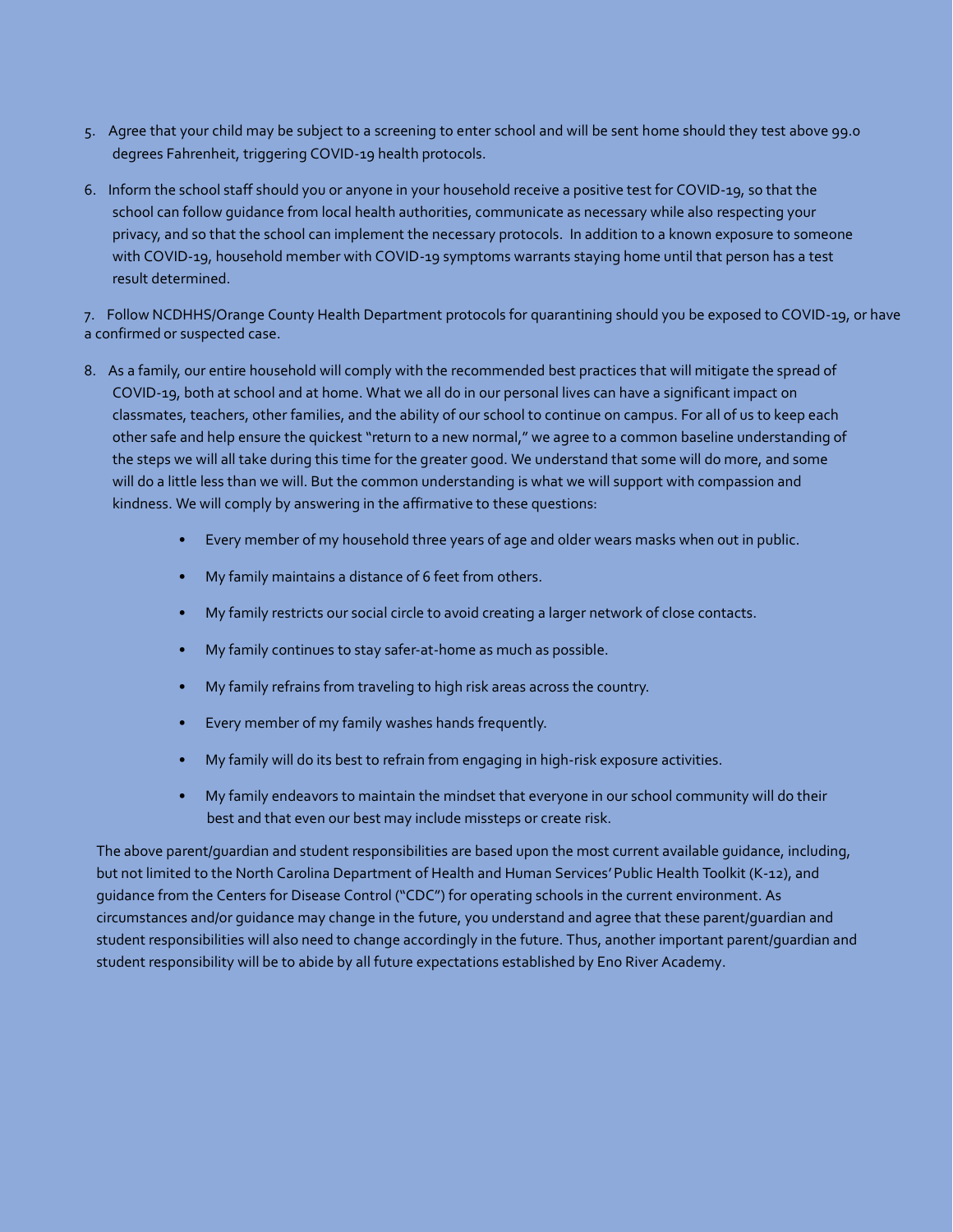# **COVID-19 SYMPTOMS OF CONCERN**

Families are asked to monitor for any symptoms of COVID-19 and keep students home if they show any signs of illness.

| High Risk Symptoms:                                                                                                                                                                                                                                          | Low Risk Symptoms:                                                                                                                             |
|--------------------------------------------------------------------------------------------------------------------------------------------------------------------------------------------------------------------------------------------------------------|------------------------------------------------------------------------------------------------------------------------------------------------|
| Fever of 99.0°F or higher<br>Chills<br>Shortness of breath or difficulty<br>breathing<br>New or persistent cough >24<br>hours<br>New loss of taste or smell<br>Nausea/vomiting/diarrhea<br>Or other CDC-identified symptoms<br>that may be updated over time | Congestion or runny nose >24<br>hours<br>Sore throat >24 hours<br>٠<br>Headache >24 hours<br>$\bullet$<br>Fatique or muscle aches >24<br>hours |
|                                                                                                                                                                                                                                                              | *Confirmation of alternative diagnosis from health care<br>provider explaining the symptoms above must be sent to<br>Division Director.        |

If your student is presenting high risk symptoms, return to school only after a negative Covid-19 test. If your student is presenting with low risk symptoms, return to school only after 24 hours after symptom resolution.

### **HOW COVID-19 SPREADS**



Through respiratory droplets or aerosolized spread produced when an infected person coughs, sneezes, or talks.

Through close contact with a person who has COVID-19.



By touching a surface or object with the virus on it and touching your mouth, nose or eyes.



Everyone is at risk of getting COVID-19.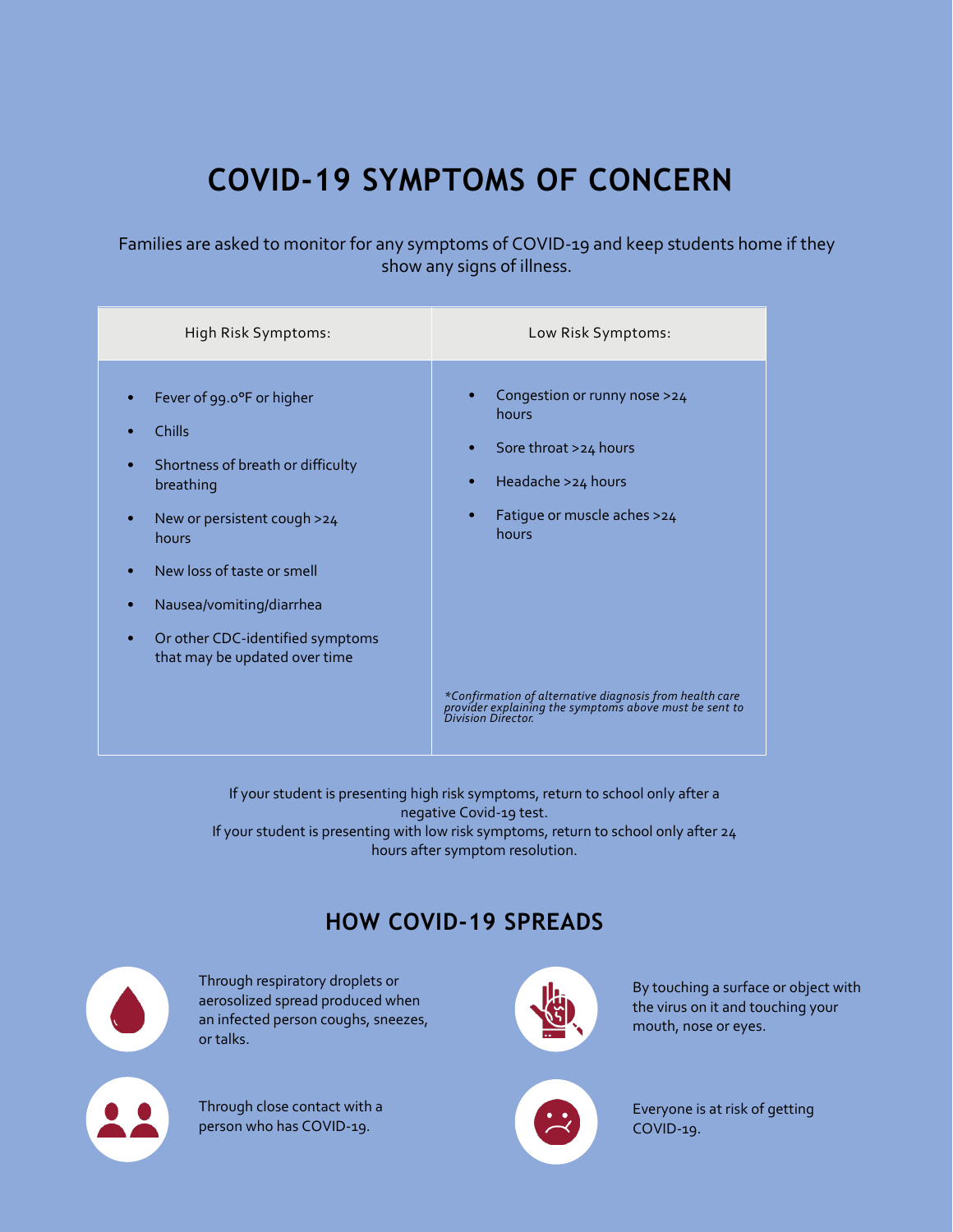### **PRIOR TO SCHOOL ARRIVAL**

Campus will be open full-time for studetns. Parent/guardians will be restricted from entering campus buildings unless for special circumstances (and would have to follow safety precautions as detailed below

- 1. Please monitor your student for symptoms and keep them home if they have any.
- 2. Parents will not be allowed to park and walk their child into the building. Staff will be stationed outside to guide your child to their classroom.
- 3. Students, faculty or staff who exhibit the following should not come to campus and will need to follow the return to school policy:
	- They have tested positive for COVID-19.
	- They are showing one or more of the 'high- risk' COVID-19 symptoms listed above*.*
	- They have recently (within the past 14 days) had close contact (within 6 feet, for ≥ 15 minutes) with a person with COVID-19, or if a member of their household is diagnosed with COVID-19.
	- They have a member of their household who is testing for COVID-19 due to a potential exposure or symptoms.
- 4. If a person has only one of the lower-risk symptoms (sore throat, muscle aches, headache, congestion) then the person should stay at home for observation for other symptoms and does not require testing.
- 5. The siblings of a child with high-risk symptoms should be kept home until it is determined if the child has COVID-19. If these symptoms improve or resolve within 24 hours, all children may return to school without testing.
- 6. Students or any household members who report symptoms in the screening questionnaire will need to discuss with their physician to determine if testing for the COVID-19 virus (PCR test) is required and follow the return to school policy.
- 7. Anyone who is in close contact (household contact or within 6 feet for ≥ 15 minutes) of a known COVID-19 case should stay home for 10 days from the first day of exposure to the COVID-19 case.



#### **Temperature Screening**

Screening is no longer necessary. If your child comes to the office with symptoms, we will check their temperature with a medical grade thmometer and notify if they must be checked out.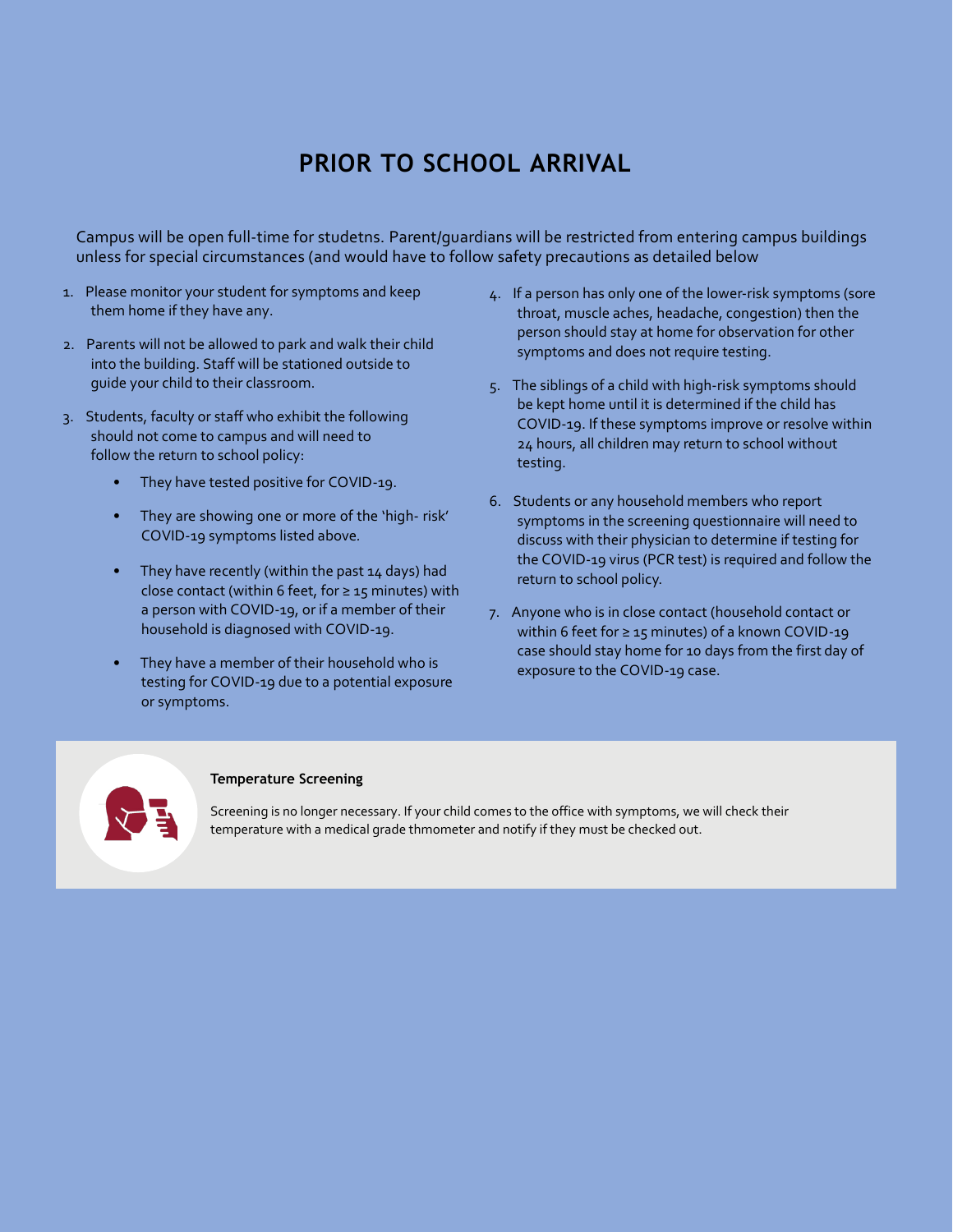### **UPON SCHOOL ARRIVAL AND IN CLASSROOM POLICIES**



#### **Face Coverings**

All students, parent/guardians, staff and faculty must wear face coverings such as a surgical mask, paper ear-loop masks, cloth masks, and/or face shields that cover the nose and mouth while in campus buildings unless actively eating or drinking.

- The preferred face covering is a face mask (surgical masks, multi-layer paper ear-loop masks or cloth masks). Masks must cover the nose and mouth going under the chin, without gaps around the sides.
- If a student of any age is unable to tolerate any face covering at all times, it will not be considered safe for that child to be on campus.
- Bandanas, neck gaiters, tie-on fabrics, or other coverings with gaps or inconsistent security over the mouth and nose are **NOT** allowable alternatives.
- All children and staff will be taught best practices for donning and doffing face coverings, and for minimizing touching masks or their faces; masks will not be removed for sneezing and coughing.
- Face shields can be optionally used over a face mask to limit the amount of touching of mask or face and provide additional protection to the eyes.
- Faculty/staff must wear masks inside unless actively eating or drinking or alone in the building or not within 3-6 feet of another person outside.
- Cloth masks are preferred. **Cloth masks and face shields must be freshly washed daily and an extra set should be brought or stored on campus.** Paper face masks (surgical or multi-layer) should not be re-used. Face shields can be reused but must be decontaminated at home every day before reuse.
	- Students should have an extra clean mask or face shield in a zip-lock sealed bag available at school.

**Mask Breaks:** K-8 mask breaks will be done outside weather permitting.

#### **How to disinfect a face shield:**

- 1. After removal, put on clean gloves and obtain disinfectant wipe
- 2. Disinfect with the wipe the front (outward) side of the shield with EPA-approved disinfectant, non- bleach wipe.
- 3. Turn shield over, wipe inside of shield and other areas, e.g. strap or ear loops with disinfectant wipe, avoid foam/cloth area.
- 4. If shield is streaked or has a cloudy film, clean mask with soft, damp (with water) cloth or use an alcohol pad.
- 5. Allow to air dry.
- 6. If face shield appears damaged or torn discard and obtain a replacement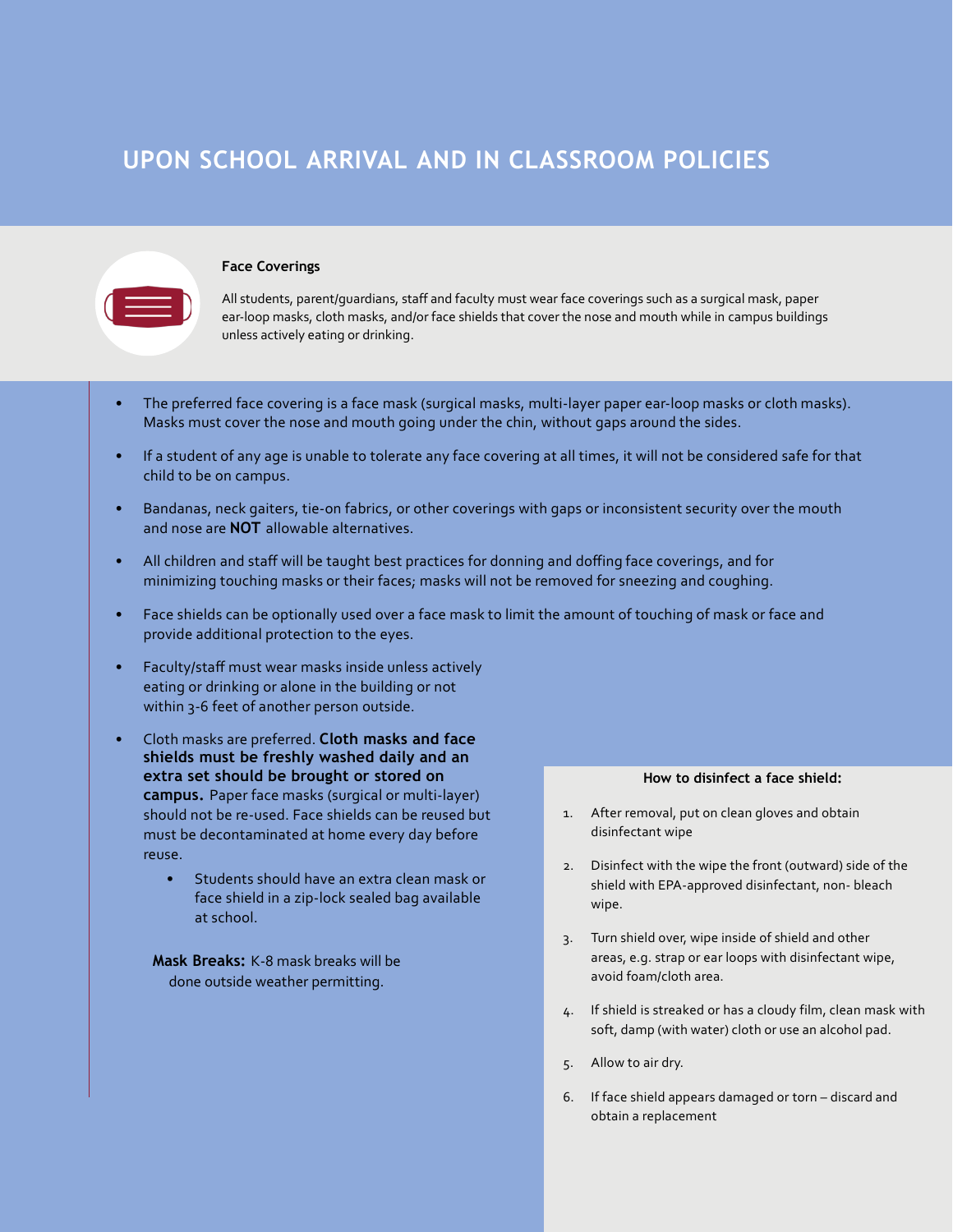

#### **Social Distancing**

Social distancing of 3 feet should be maintained, whenever possible, recognizing that masked adults or students may, at times and for conferencing or comfort may not maintain that distance.

- Outdoor play with be masks optional until further notice.
- Individual allocated spaces for snack time at least 3 feet apart with the use of outdoor spaces as weather will permit.
- Use of beach towels, hula hoops, or other similar props for social distancing during outside learning/snacks when possible.
- Distancing when attending the bathroom.



#### **Hand Washing/Sanitizing**

Upon entering classrooms, students, faculty and staff need to sanitize their hands with hand sanitizer or wash their hands with soap and water for at least 20 seconds. Students will be trained in hand washing/sanitizing procedures.

- Hand washing/sanitizing will be monitored throughout the day to assess compliance and retrain on proper technique as needed. Ample hand sanitizing stations will be provided throughout campus.
- Students will wash/sanitize hands prior to and after playing outside.
- Times for hand washing will be scheduled including before and after entering and exiting the classroom, with each change in subject or activity, and before and after breaks.
- Students will be instructed to wash/sanitize their hands after blowing their nose, sneezing or coughing; after using the restroom and before eating or preparing food.
- Ideally, hand washing or hand sanitizing should be done at least every two hours.
- Tables, toys and activities, desk, chairs and high touch surfaces will be wiped down by students, faculty and staff multiple times a day with sanitizing wipes.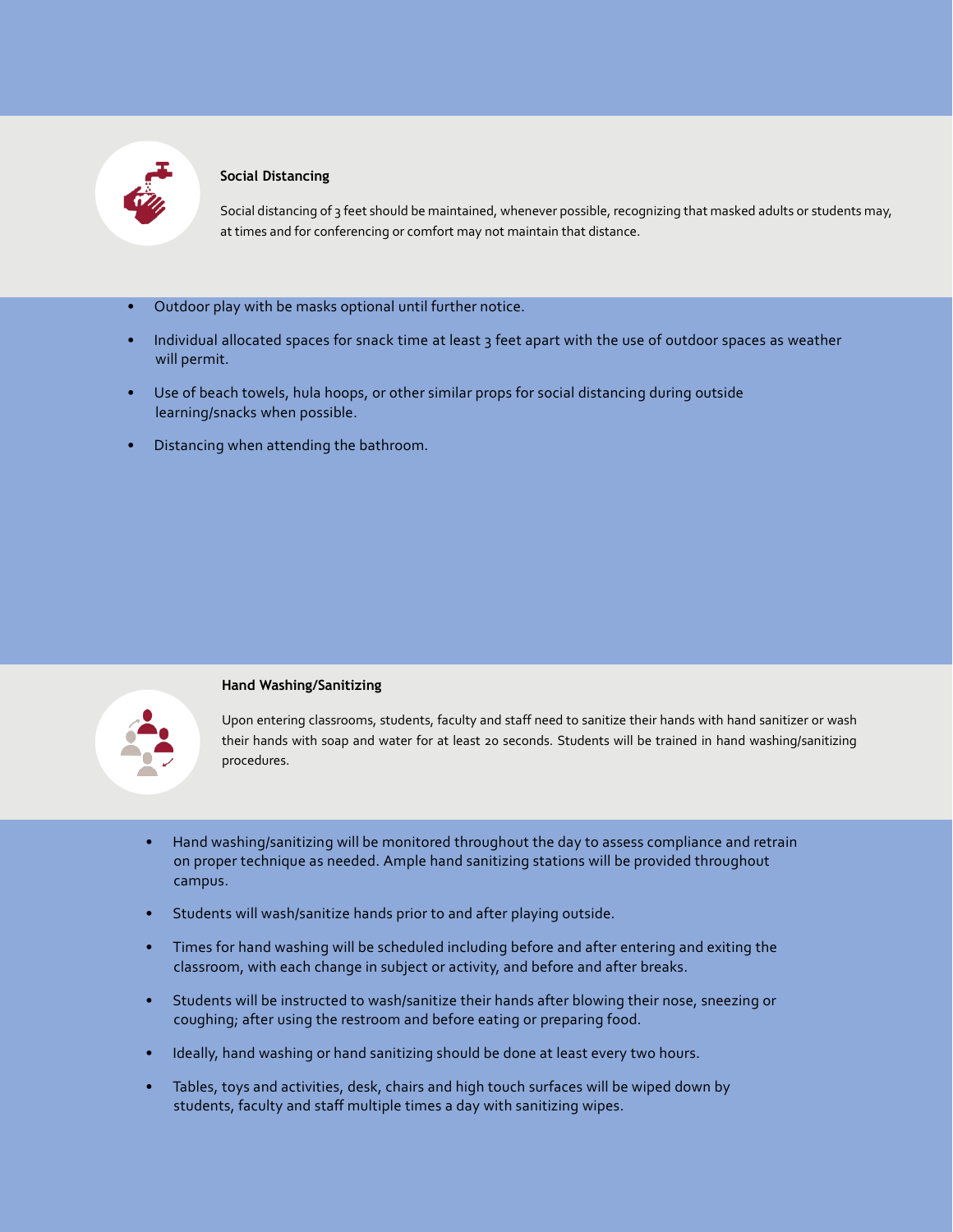

#### **Snacks and Lunch**

Meals are a time of known elevated exposure risk. Students and staff will do our best to maintain 3 feet apart during all snacks/lunch, and whenever possible outdoors.

- Each child brings their own snack and water bottle. The school will not provide a snack.
- Food/snack/drink sharing will not be permitted.
- The water fountains will be available for use and all students should expect to bring water bottles for their personal use for the duration of the day. Water bottle filling stations will be open.
- Snack procedure:
	- Outside snack time is preferred, physically distanced by at least 3 feet.
- Staff will eat lunch meals distanced from one another.



#### **Vaccinations**

The CDC strongly recommends that all families and students (when eligible) receive a Covid-19 vaccination (with the exception of anyone who has a contraindication to receiving one).

#### **On-Campus Learning Policies**

*These policies have been developed under current state and local ordinances as well as guidance from other clinical and regulatory authorities. These policies are subject to change based on additional local orders and clinical guidance.*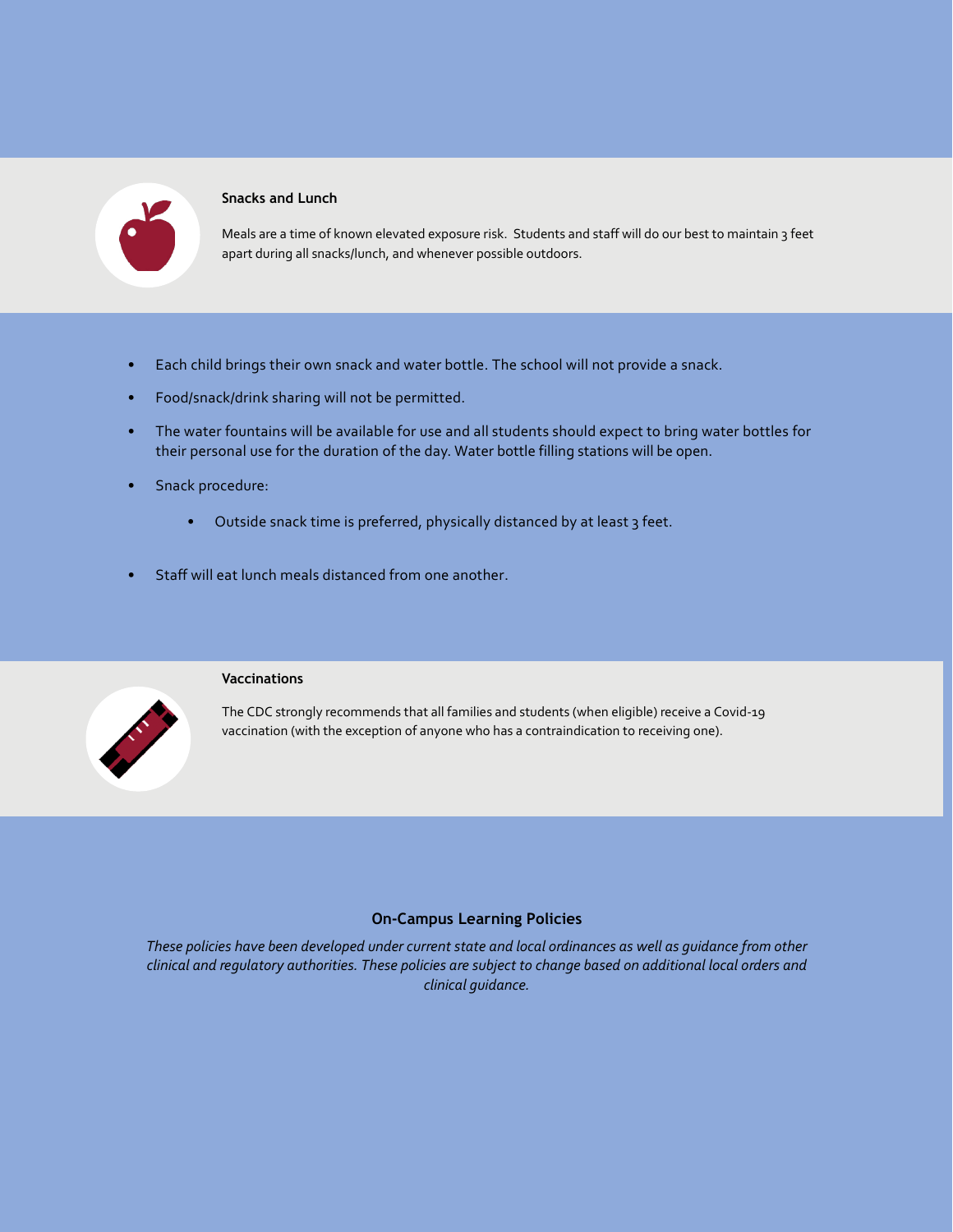## **MONITORING SCHOOL-WIDE SYMPTOMS**

What happens if a student screens positive for symptoms of COVID-19 OR is in close contact to a confirmed COVID-19 case?



\*\*High Risk Symptoms: Fever ≥100.0 F, Chills, Shortness of breath/difficulty breathing, New/persistence cough > 24 hours, New loss of taste/smell, Nausea/vomiting/diarrhea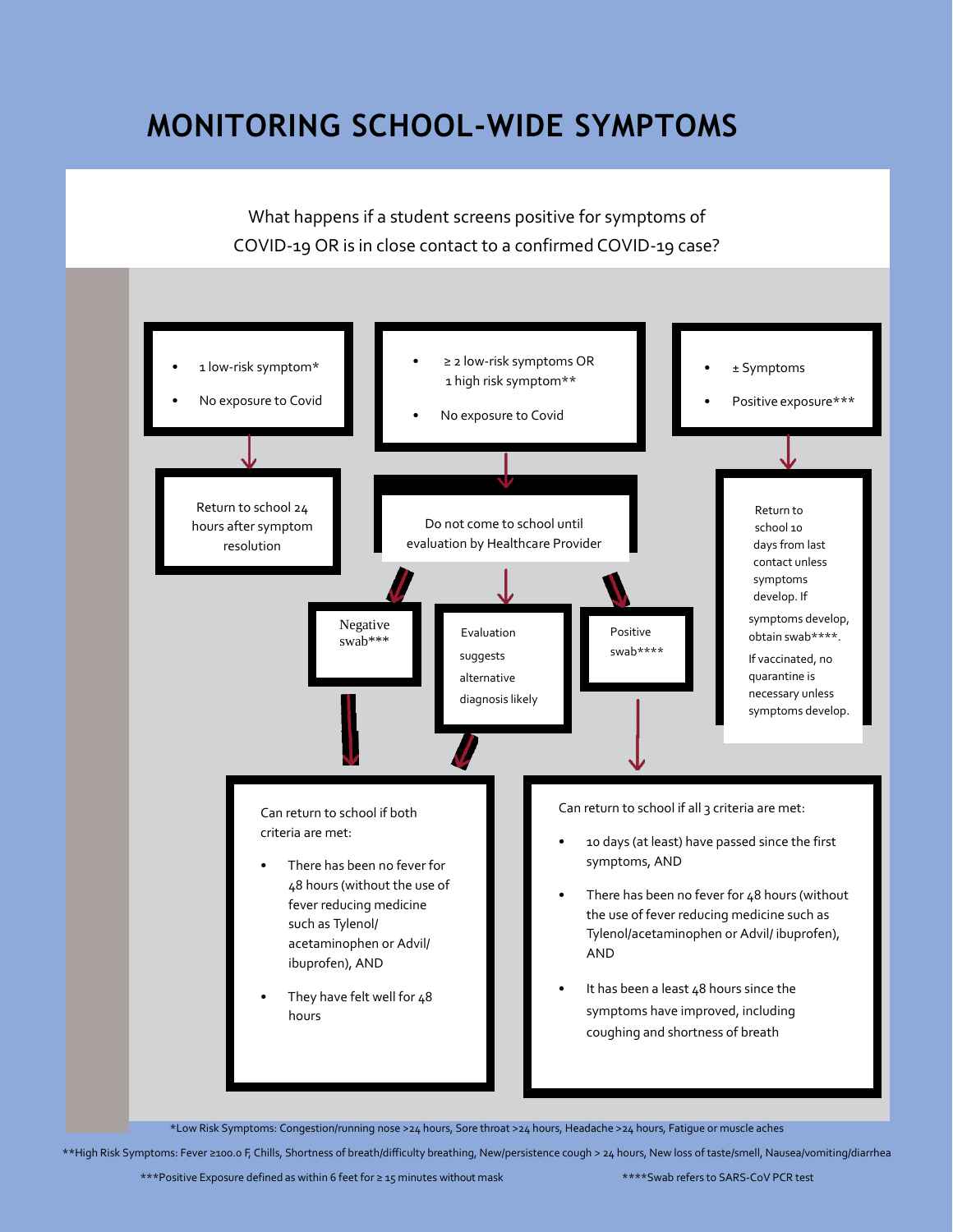#### What happens if someone in the staff tests positive (PCR) for COVID-19?



\*Anyone who has a pending COVID-19 test should not return to school until test results return negative and symptoms are resolved.

Please note that all contact tracing is done in conjunction with the Orange County Health Department. Quarantining is not optional when identified by the health department.